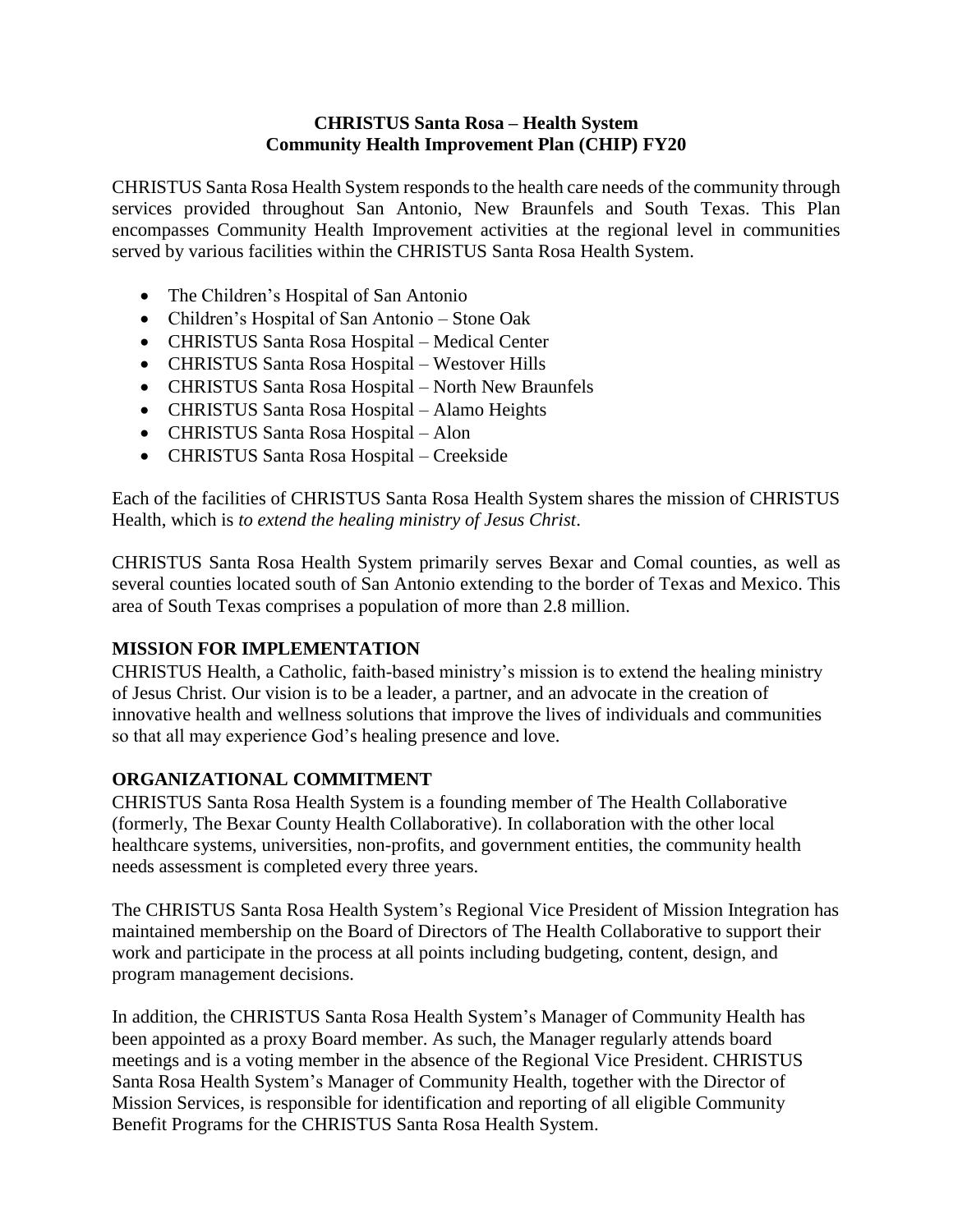#### **COMMUNITY HEALTH NEEDS ASSESSMENT**

#### **HEALTH COLLABORATIVE BOARD OF DIRECTORS MEMBERSHIP**

- CHRISTUS Santa Rosa Health System
- University Health System
- San Antonio Metropolitan Health District
- Bexar County Dept. of Economic Dev. & Community Resources
- Methodist Healthcare Ministries of South Texas
- Methodist Healthcare System
- Baptist Health System
- YMCA of Greater San Antonio
- Appdiction Studios
- Community First Health Plans
- Our Lady of the Lake University
- University of the Incarnate Word School of Osteopathic Medicine
- UT Health San Antonio
- San Antonio Clubhouse
- Community Members: Pilar Oates, Charles Kight and Doug Beach

## **TARGET AREA/ POPULATION**

Population growth and geographic distribution – where people live in each county – are both extremely important drivers of needs for physical infrastructure, human services assets like schools and health clinics, and businesses and amenities. Strong population growth in Bexar is old news, but Atascosa is growing as well. While the population size and growth in absolute numbers are vastly different, the rate of growth from 2012 to 2017 differs much less. Bexar added about 173,000 people over the past five years alone – a 10% increase – while Atascosa added an estimated 1,200, a roughly 2.5% increase. While Atascosa's rate of growth is not as steep as that of Comal, Guadalupe, and other historically rural and semi-rural counties in metro areas along and east of the I-35 corridor, it does buck the overall trend of continued population decline in rural and semi-rural Texas counties.

Because Texas' recent growth has been so great and demographic shifts have been so rapid, The Texas Demographic Center's (TDC) population projections for the current year are considered by many to be a better inter-censal population estimate. The population estimates for 2017 are virtually identical to the American Community Survey estimates presented. TDC projections put Atascosa's 2019 population at 51,048 and Bexar's at 2,053,206, an increase over 2017 of 4% and 5%, respectively. TDC currently projects that Atascosa's population will grow to 60,111 by 2030 and 73,187 by 2050. Bexar's population is expected to grow to 2,502,208 by 2030 and 3,343,929 by 2050.

### **STAKEHOLDER MEETINGS AND FOCUS GROUPS**

Issues to be highlighted were selected by the Community Health Needs Assessment Steering Committee, with discussion and consensus following individual selection. This work was informed both by a large volume of preliminary assessment data and each member's own understanding of health and well-being in Bexar and Atascosa Counties.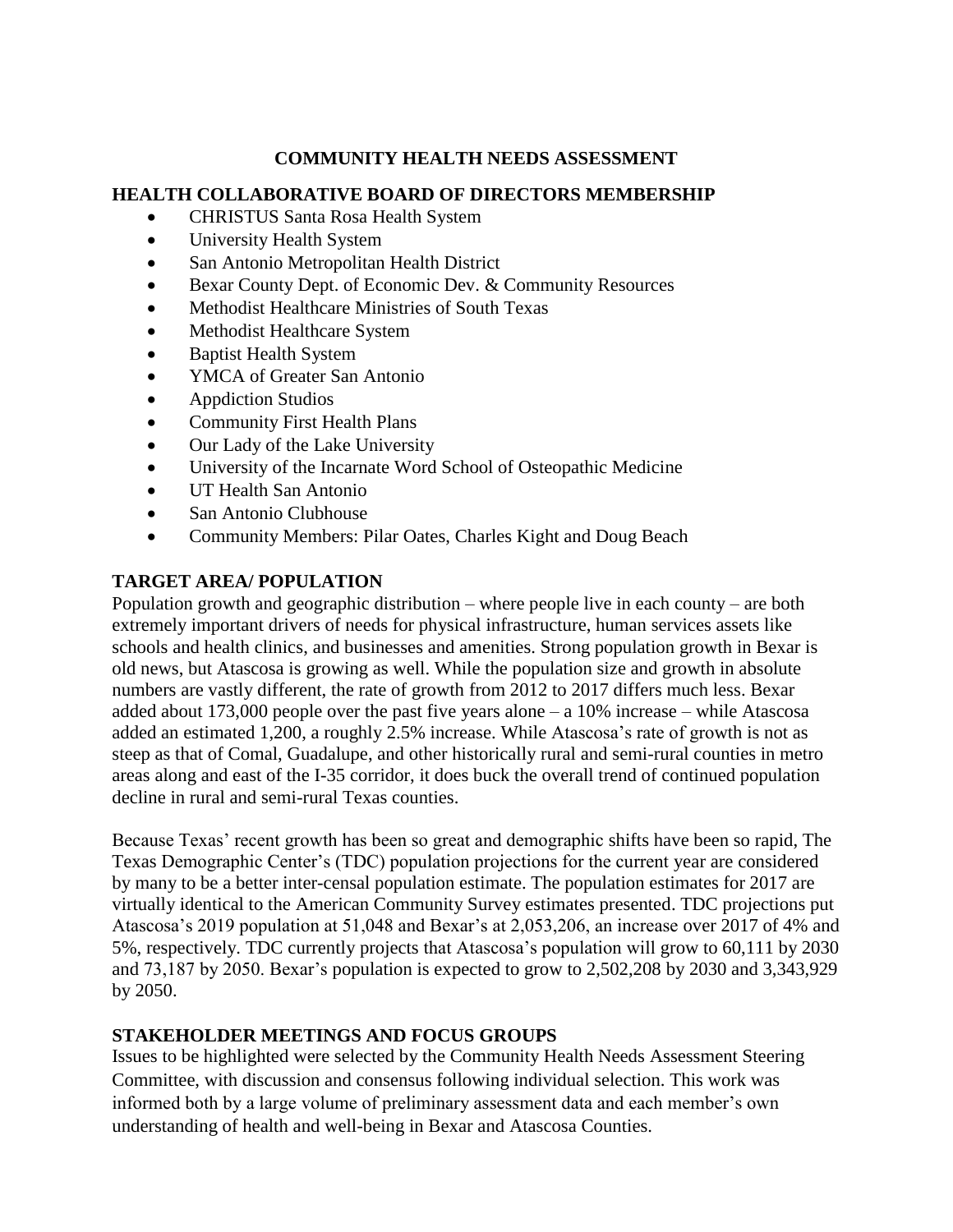In addition, a series of focus group discussions were organized with community members from different sectors of the city in March 2019. The purpose of these focus groups was to ensure that the community's voice and needs were well represented in the 2019 CHNA. Participants were asked questions about their understanding, needs and barriers for six priority areas: healthy child and family development, healthy eating, active living, safe communities, behavioral and mental well-being, and sexual health. Then they were asked to describe existing programs and needed programs to meet their needs. The qualitative data identified the following issues:

## Living Conditions (3 rise to the top)

- **Access to health care, including mental health care**
- **Housing stability and homelessness**
- **Income and poverty**
- Education and literacy
- Mobility and transportation
- Crime and violence

### Health Behaviors & Risks

- Healthy eating and physical activity
- Vaccinations
- Overweight and obesity

### Disease & Injury

- Ouality of life
- Mental illness
- Substance use and abuse

### **Mortality**

- Life expectancy
- Premature mortality

## **PRIORITY HEALTH NEEDS FOR COMMUNITY-AT-LARGE**

The 2019 Community Health Needs Assessment has identified the following five focus areas as the community-identified priorities:

- 1. Healthy Eating and Active Living
- 2. Healthy Child and Family Development
- 3. Safe Communities
- 4. Behavioral Health and Mental Well-Being
- 5. Sexual Health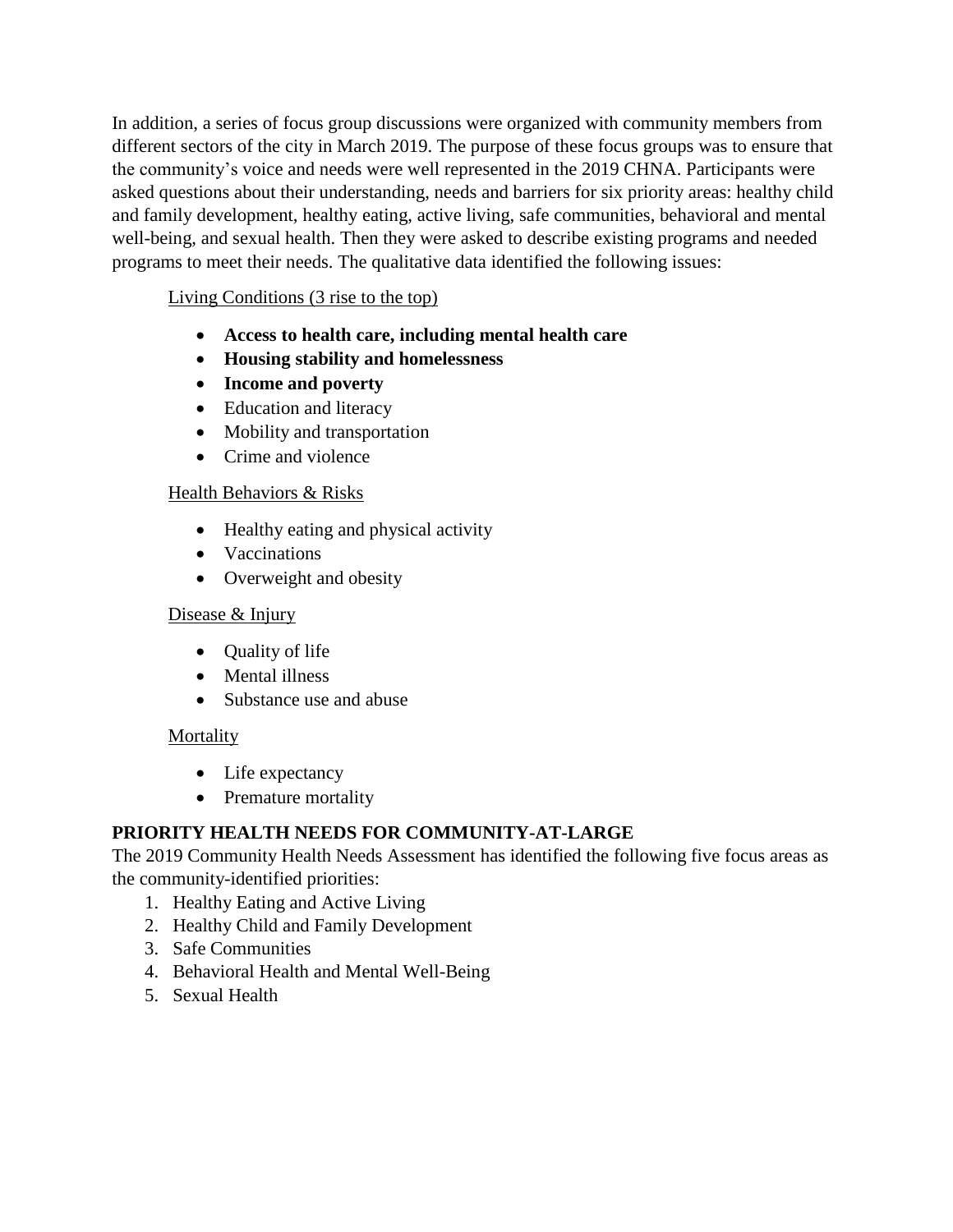# **CHRISTUS SANTA ROSA IDENTIFIED PRIORITIES**

Based on the data in the Community Health Needs Assessment produced in June 2019 and feedback provided by the CHRISTUS Santa Rosa Community Benefit Council, the CHNA Advisory Board, CHRISTUS Health leadership, and the many community partners and organizations who participated in the CHNA process, *the priority health needs for the communities served by the CHRISTUS Santa Rosa Health System are*:

- 1. Healthy Eating and Active Living
- 2. Healthy Child and Family Development
- 3. Behavioral and Mental Well-Being

## **SELECTED IMPLEMENTATION STRATEGY**

The following implementation strategies outline actions the CHRISTUS Santa Rosa Health System will take over the next three years to address the priority health needs listed above.

**PRIORITY STRATEGY STATEMENT: Improve access to appropriate care for the economically disadvantaged by reducing inappropriate admissions / readmissions to the emergency room.**

| <b>CHNA</b><br><b>Priority</b><br><b>Area</b>                      | <b>Major Actions</b>                                         | <b>Description</b>                                                                                                                                                                                                                                                                                                       | <b>Anticipated Outcome</b>                                                                                                                                                                                                                                  |
|--------------------------------------------------------------------|--------------------------------------------------------------|--------------------------------------------------------------------------------------------------------------------------------------------------------------------------------------------------------------------------------------------------------------------------------------------------------------------------|-------------------------------------------------------------------------------------------------------------------------------------------------------------------------------------------------------------------------------------------------------------|
| <b>Healthy</b><br><b>Eating and</b><br><b>Active</b><br>Living     | Community<br><b>Health Worker</b><br>Program<br>(promotoras) | Coordinated care<br>management and<br>navigation programs for the<br>uninsured to increase<br>access to health care<br>services for those with<br>chronic conditions and<br>those without access to<br>regular primary health care<br>services                                                                           | Document the number of<br>persons who receive<br>appropriate care in the<br>appropriate setting as a<br>percentage that contributes<br>toward the goal of a 10%<br>reduction in the<br>inappropriate use of the ED<br>by the economically<br>disadvantaged. |
| <b>Healthy</b><br><b>Child and</b><br>Family<br><b>Development</b> | Children's<br>Mobile Unit                                    | Provide well child, sick<br>child, and immunizations<br>primarily in the Harlandale,<br>Edgewood, and South San<br>Antonio Independent<br>School Districts. The<br>Mobile Unit also attends<br>targeted and strategic<br>community-based wellness<br>events to address lack of<br>access among vulnerable<br>populations | Document the number of<br>persons who receive<br>appropriate care in the<br>appropriate setting as a<br>percentage that contributes<br>toward the goal of a 10%<br>reduction in the<br>inappropriate use of the ED<br>by the economically<br>disadvantaged. |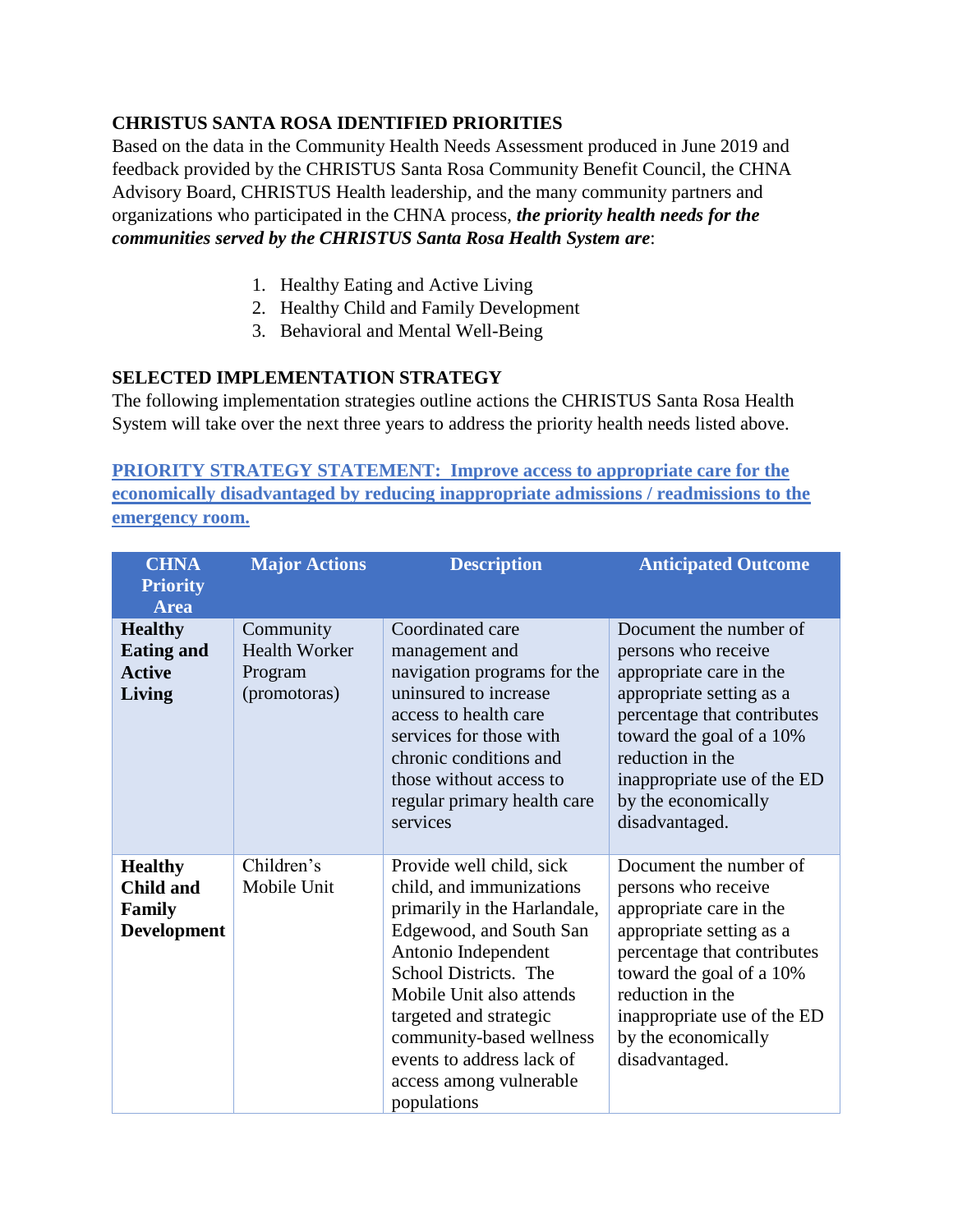| <b>Behavioral</b> | The Southwest          | An innovative new            | Law Enforcement                  |
|-------------------|------------------------|------------------------------|----------------------------------|
| and Mental        | <b>Texas Regional</b>  | public/private partnership   | Navigation - Directs law         |
| <b>Well Being</b> | Advisory               | aimed at transforming        | enforcement to the most          |
|                   | Council                | health care delivery,        | appropriate Behavioral           |
|                   | (STRAC) has            | improving care, and          | Health services when they        |
|                   | launched the           | reducing the cost of care    | encounter a patient in the       |
|                   | <b>Southwest Texas</b> | for the Safety Net           | field who needs treatment        |
|                   | Crisis                 | population (unfunded or      | but is medically stable. This    |
|                   | Collaborative          | underfunded patients), with  | bypasses the ER and helps        |
|                   | (STCC)                 | particular focus on the      | patients get the care and        |
|                   |                        | subset of Homeless, Mental   | treatment they need sooner.      |
|                   |                        | Illness and Super Utilizers. |                                  |
|                   |                        |                              | Haven for Hope Acute Care        |
|                   |                        |                              | Station – Staffed by             |
|                   |                        |                              | Paramedics, with the goal of     |
|                   |                        |                              | reducing the after-hours         |
|                   |                        |                              | <b>EMS</b> transports from Haven |
|                   |                        |                              | for Hope.                        |
|                   |                        |                              |                                  |
|                   |                        |                              | Psychiatric Emergency            |
|                   |                        |                              | Services (PES) beds – For        |
|                   |                        |                              | ER patients who have been        |
|                   |                        |                              | medically cleared but need       |
|                   |                        |                              | <b>Behavioral Health</b>         |
|                   |                        |                              | treatment. The hospital calls    |
|                   |                        |                              | to request a PES beds            |
|                   |                        |                              | (currently located at            |
|                   |                        |                              | Southwest General and San        |
|                   |                        |                              | Antonio Behavioral Health,       |
|                   |                        |                              | and soon to be adding beds       |
|                   |                        |                              | at Methodist Specialty &         |
|                   |                        |                              | <b>Transplant Hospital</b> )     |
|                   |                        |                              | Program for Intensive Care       |
|                   |                        |                              | Coordination (PICC) –            |
|                   |                        |                              | Working to help navigate         |
|                   |                        |                              | the top 100 super users (as      |
|                   |                        |                              | defined by number of ER          |
|                   |                        |                              | visits). Goal is to reduce       |
|                   |                        |                              | ER visits and inpatient          |
|                   |                        |                              | admissions by ensuring           |
|                   |                        |                              | these patients get connected     |
|                   |                        |                              | to the appropriate outpatient    |
|                   |                        |                              | services.                        |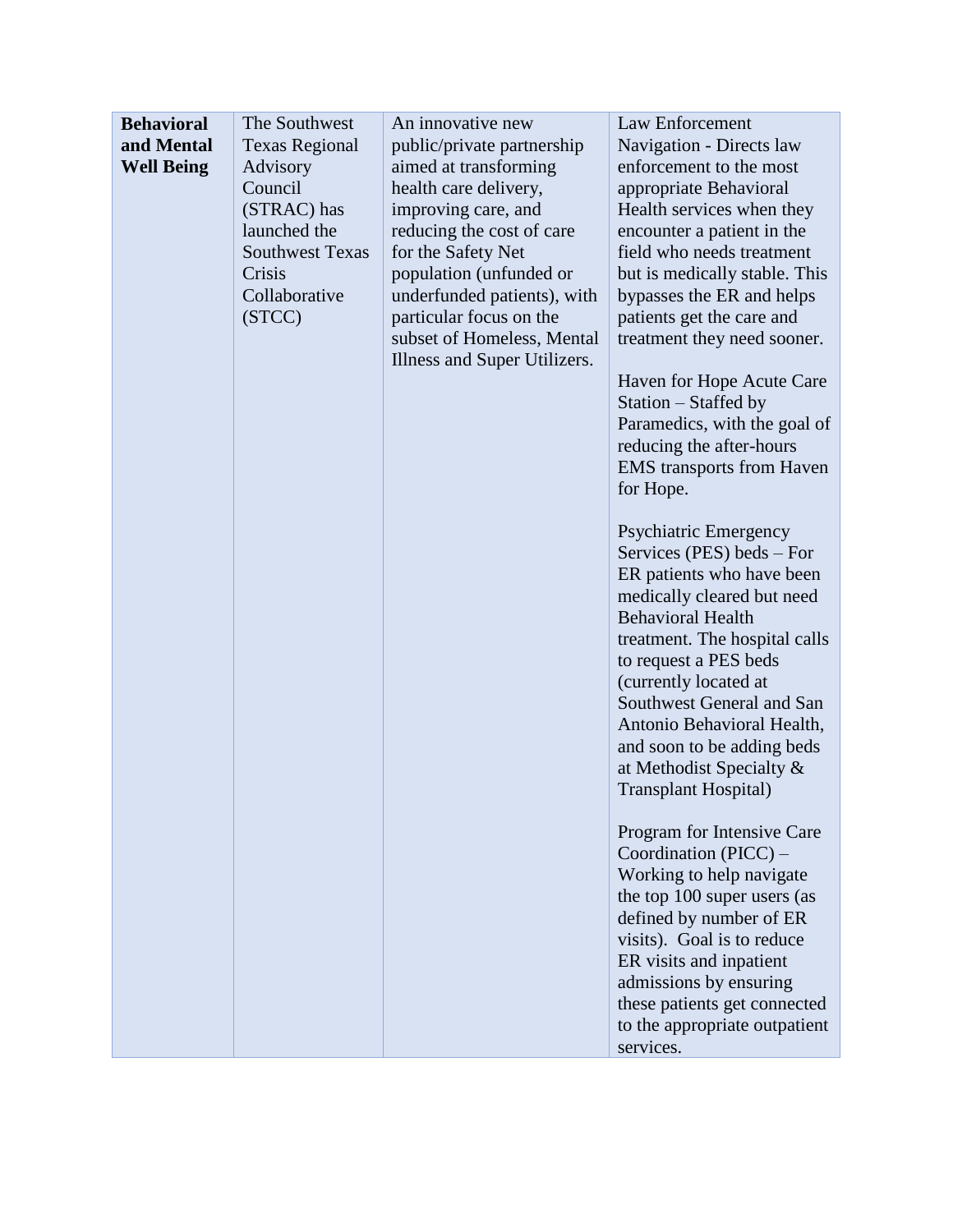# **PRIORITY STRATEGY STATEMENT: Improve health of children and promote healthy family development.**

| <b>CHNA</b>                                                               | <b>Major Actions</b>                                                        | <b>Description</b>                                                                                                                                                                                                                                                                                                                                                         | <b>Anticipated Outcome</b>                                                                                                                                                                                     |
|---------------------------------------------------------------------------|-----------------------------------------------------------------------------|----------------------------------------------------------------------------------------------------------------------------------------------------------------------------------------------------------------------------------------------------------------------------------------------------------------------------------------------------------------------------|----------------------------------------------------------------------------------------------------------------------------------------------------------------------------------------------------------------|
| <b>Priority</b><br><b>Area</b>                                            |                                                                             |                                                                                                                                                                                                                                                                                                                                                                            |                                                                                                                                                                                                                |
| <b>Healthy</b><br><b>Child and</b><br>Family<br><b>Development</b>        | Women,<br>Infant, and<br>Children<br>(WIC)<br>Program                       | Supplemental nutrition and<br>breastfeeding education and<br>support program that provides<br>supplemental nutritious food<br>products to participants<br>through use of an Electronic<br><b>Balance Transfer Card.</b><br>Services are available for<br>pregnant and breastfeeding<br>women, infants up to one year<br>old, and children five years of<br>age and younger | Document number of<br>family participants<br>Document number of<br>families<br>Achieve 99% breastfeeding<br>rate<br>Achieve 90% rate of<br>mothers who receive<br>services in $1st$ trimester of<br>pregnancy. |
| <b>Healthy</b><br><b>Child and</b><br><b>Family</b><br><b>Development</b> | Center for<br><b>Miracles</b>                                               | Provide the timely and<br>accurate medical assessments<br>of children who are suspected<br>victims of abuse or neglect                                                                                                                                                                                                                                                     | Document number of<br>children assessed for abuse<br>or neglect                                                                                                                                                |
| <b>Healthy</b><br><b>Eating and</b><br><b>Active</b><br>Living            | Culinary<br>Health<br><b>Education</b> for<br>Families<br>Program<br>(CHEF) | Teaches children and families<br>common sense nutrition and<br>practical cooking skills.<br>Through engaging, hands-on<br>experiences, CHEF educates<br>and inspires individuals to<br>adopt and sustain healthy<br>eating habits                                                                                                                                          | Increase healthy eating and<br>cooking behaviors among<br>clients of the CHEF<br>Program                                                                                                                       |
| <b>Healthy</b><br><b>Child and</b><br><b>Family</b><br><b>Development</b> | Ronald<br>McDonald<br>House                                                 | In-kind Space dedicated to<br>Ronald McDonald house<br>residential and other services                                                                                                                                                                                                                                                                                      | Document total in-kind<br>expenses to CSRHS in<br><b>FY17</b>                                                                                                                                                  |
| <b>Healthy</b><br><b>Child and</b><br><b>Family</b><br><b>Development</b> | Children's<br>Mobile Unit                                                   | Provide well child, sick child,<br>and immunizations primarily<br>in the Harlandale, Edgewood,<br>and South San Antonio<br>Independent School Districts.<br>The Mobile Unit also attends<br>targeted and strategic<br>community-based wellness<br>events to address lack of<br>access among vulnerable<br>populations                                                      | 5% increase in<br>immunizations provided at<br>no cost to community<br>members                                                                                                                                 |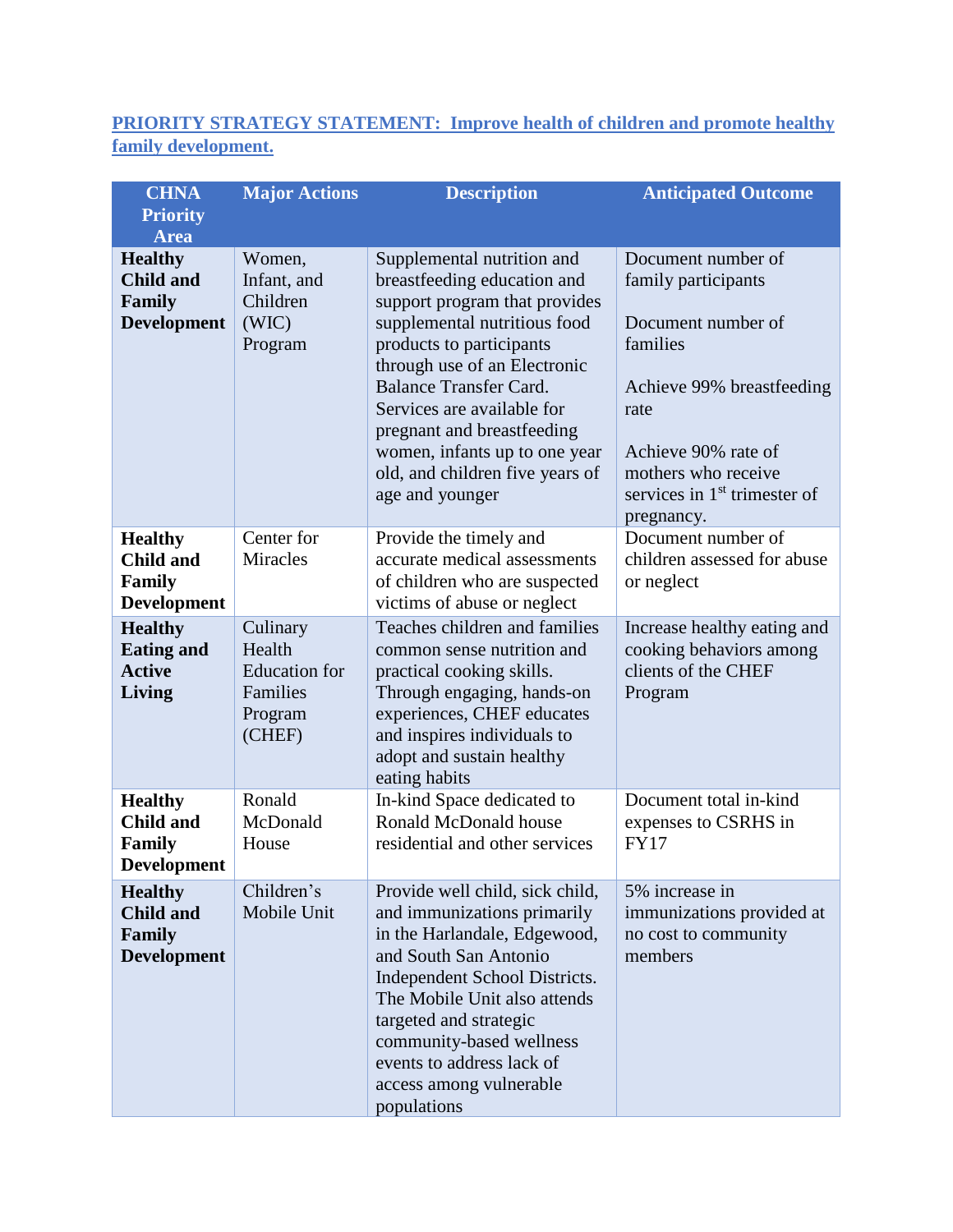| <b>Healthy</b><br><b>Child and</b><br>Family<br><b>Development</b> | Physician<br>Recruitment                                                                  | Recruitment of physicians to<br>fill need in Medically<br>Underserved Area (MUA) and<br><b>Health Professions Shortage</b><br>Area (HPSA)                                                                                                                                                                                                               | Document number and<br>specialty of physicians<br>recruited to fill need in<br>MUA and HPSA                                                                                                                                                                                                                                                                                                                                                                                                  |
|--------------------------------------------------------------------|-------------------------------------------------------------------------------------------|---------------------------------------------------------------------------------------------------------------------------------------------------------------------------------------------------------------------------------------------------------------------------------------------------------------------------------------------------------|----------------------------------------------------------------------------------------------------------------------------------------------------------------------------------------------------------------------------------------------------------------------------------------------------------------------------------------------------------------------------------------------------------------------------------------------------------------------------------------------|
| <b>Healthy</b><br><b>Child and</b><br>Family<br><b>Development</b> | <b>CMS</b><br>Innovation<br>Center<br>Accountable<br>Health<br>Communities<br>(AHC) Grant | The purpose of the AHC<br>model is to incorporate<br>screening for social<br>determinants of health into<br>health-related, onsite<br>screening activities, refer<br>Medicare or Medicaid<br>beneficiaries to an online<br>inventory of community-based<br>services and to navigate high-<br>risk patients to community<br>based programs and services. | This model is based on<br>research that estimates that<br>40% of health care<br>utilization is driven by<br>unmet social needs.<br>Screening for social<br>determinants of health will,<br>at minimum, include the<br>following five domains:<br>transportation, housing,<br>food insecurity,<br>interpersonal violence and<br>utilities assistance.<br>CSRHS is expected to<br>offer screening to 75,000<br><b>Medicare or Medicaid</b><br>beneficiaries each year (all<br>sites combined). |

# **PRIORITY STRATEGY STATEMENT: Improve healthy eating and active living behaviors**

| <b>CHNA</b><br><b>Priority</b><br><b>Area</b>                  | <b>Major Actions</b>                                         | <b>Description</b>                                                                                                                                                                                                                       | <b>Anticipated Outcome</b>                                                                                                                                                |
|----------------------------------------------------------------|--------------------------------------------------------------|------------------------------------------------------------------------------------------------------------------------------------------------------------------------------------------------------------------------------------------|---------------------------------------------------------------------------------------------------------------------------------------------------------------------------|
| <b>Healthy</b><br><b>Eating and</b><br><b>Active</b><br>Living | Community<br><b>Health Worker</b><br>Program<br>(promotoras) | Coordinated care management<br>and navigation programs for<br>the uninsured to increase<br>access to health care services<br>for those with chronic<br>conditions and those without<br>access to regular primary<br>health care services | Document number and type<br>of referral to community-<br>based services including<br>social determinants,<br>prevention, disease<br>management, and education<br>programs |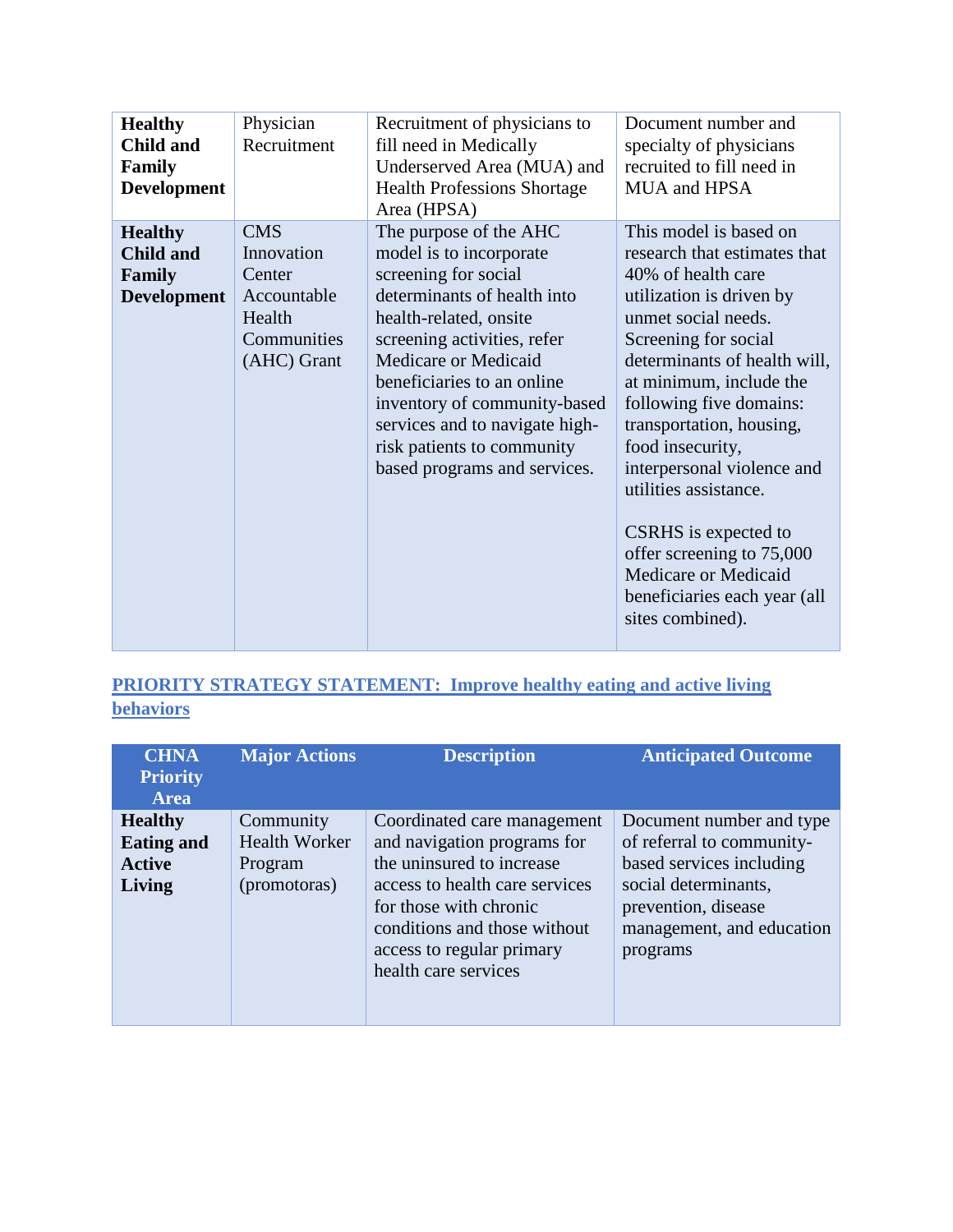| <b>Healthy</b>    | Culinary             | Teaches children and families<br>Increase healthy eating and |                              |
|-------------------|----------------------|--------------------------------------------------------------|------------------------------|
| <b>Eating and</b> | Health               | common sense nutrition and                                   | cooking behaviors among      |
| <b>Active</b>     | <b>Education</b> for | practical cooking skills.                                    | clients of the CHEF          |
| Living            | Families             | Through engaging, hands-on                                   | Program                      |
|                   | Program              | experiences, CHEF educates                                   |                              |
|                   | (CHEF)               | and inspires individuals to                                  |                              |
|                   |                      | adopt and sustain healthy                                    |                              |
|                   |                      | eating habits                                                |                              |
| <b>Healthy</b>    | Mobile               | Provides free mammograms to                                  | Document number of           |
| <b>Eating and</b> | Mammography          | women without insurance or                                   | women who receive a          |
| <b>Active</b>     | Unit                 | the ability to pay and serves as                             | mammogram at no cost         |
| <b>Living</b>     |                      | a link to the greater health care                            |                              |
|                   |                      | community by partnering with                                 | Document number of           |
|                   |                      | other organizations to provide                               | women referred to partner    |
|                   |                      | education, outreach and access                               | organizations                |
|                   |                      | to treatment                                                 |                              |
| <b>Healthy</b>    | Enroll SA            | County-wide community-                                       | Increase enrollment in the   |
| <b>Eating and</b> | Coalition            | based coalition focused on                                   | health insurance             |
| <b>Active</b>     |                      | maximizing enrollment in the                                 | marketplace                  |
| Living            |                      | Health Insurance Marketplace                                 |                              |
|                   |                      | created by the Affordable Care                               | Provide in-person            |
|                   |                      | Act                                                          | assistance with applications |
|                   |                      |                                                              | to the Health Insurance      |
|                   |                      |                                                              | Marketplace                  |

# **PRIORITY STRATEGY STATEMENT: Improve behavioral and mental well-being**

| <b>CHNA</b><br><b>Priority</b><br><b>Area</b>        | <b>Major Actions</b>                                                                                                                                        | <b>Description</b>                                                                                                                                                                                                                                                                                                                 | <b>Anticipated Outcome</b>                                                                                                                                                                                                                                                                                                                                                                                                             |
|------------------------------------------------------|-------------------------------------------------------------------------------------------------------------------------------------------------------------|------------------------------------------------------------------------------------------------------------------------------------------------------------------------------------------------------------------------------------------------------------------------------------------------------------------------------------|----------------------------------------------------------------------------------------------------------------------------------------------------------------------------------------------------------------------------------------------------------------------------------------------------------------------------------------------------------------------------------------------------------------------------------------|
| <b>Behavioral</b><br>and Mental<br><b>Well-Being</b> | The Southwest<br><b>Texas Regional</b><br>Advisory<br>Council<br>(STRAC) has<br>launched the<br>Southwest<br><b>Texas Crisis</b><br>Collaborative<br>(STCC) | An innovative new<br>public/private partnership<br>aimed at transforming health<br>care delivery, improving care,<br>and reducing the cost of care<br>for the Safety Net population<br>(unfunded or underfunded<br>patients), with particular focus<br>on the subset of Homeless,<br><b>Mental Illness and Super</b><br>Utilizers. | Law Enforcement<br>Navigation - Directs law<br>enforcement to the most<br>appropriate Behavioral<br>Health services when they<br>encounter a patient in the<br>field who needs treatment<br>but is medically stable.<br>This bypasses the ER and<br>helps patients get the care<br>and treatment they need<br>sooner.<br>Haven for Hope Acute<br>Care Station – Staffed by<br>Paramedics, with the goal<br>of reducing the after-hours |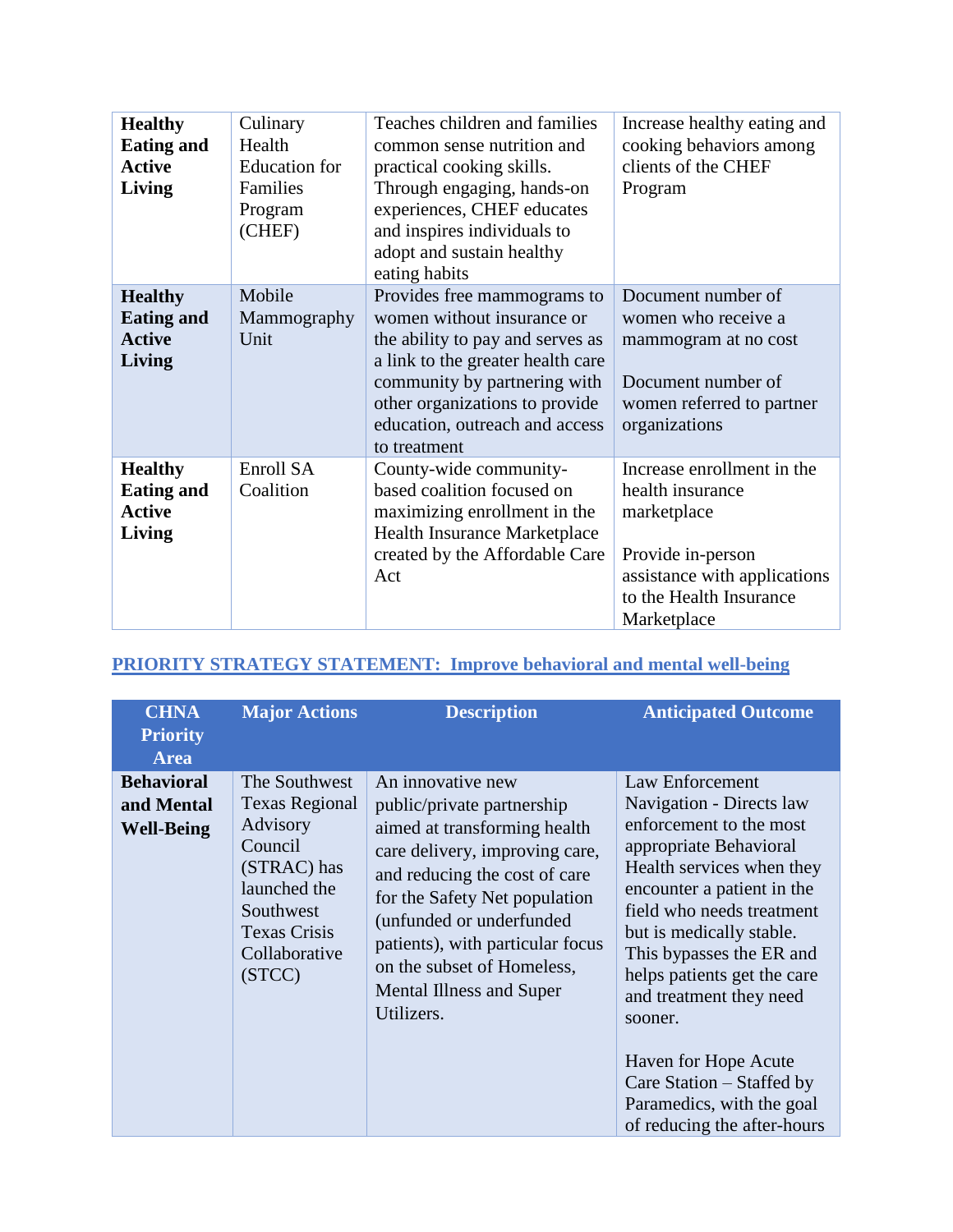|  | <b>EMS</b> transports from   |
|--|------------------------------|
|  | Haven for Hope.              |
|  |                              |
|  | <b>Psychiatric Emergency</b> |
|  | Services (PES) beds – For    |
|  | ER patients who have been    |
|  | medically cleared but need   |
|  | <b>Behavioral Health</b>     |
|  | treatment. The hospital      |
|  | calls to request a PES beds  |
|  | (currently located at        |
|  | Southwest General and San    |
|  | Antonio Behavioral           |
|  | Health, and soon to be       |
|  | adding beds at Methodist     |
|  | Specialty & Transplant       |
|  | Hospital)                    |
|  |                              |
|  | Program for Intensive Care   |
|  | Coordination $(PICC)$ –      |
|  | Working to help navigate     |
|  | the top 100 super users (as  |
|  | defined by number of ER      |
|  | visits). Goal is to reduce   |
|  | ER visits and inpatient      |
|  | admissions by ensuring       |
|  | these patients get           |
|  | connected to the             |
|  | appropriate outpatient       |
|  | services.                    |

In addition to these specific strategies for community health improvement, Community Health and Mission Integration staff represent the mission of CHRISTUS Santa Rosa Health System through local non-profit boards committees. The CHRISTUS Santa Rosa Regional Vice President for Mission Integration also serves as the Advocacy Leader for the Region, along with the CEO of The Children's Hospital of San Antonio. These board commitments enable CHRISTUS Santa Rosa to participate in issue-based conversations and to serve as a collaborative partner in the community. The priority areas for these boards, committees and advocacy initiatives include:

- Access to health insurance and services
- Protection of Medicare, Medicaid and CHIP
- Spiritual and physical health
- Obesity and hypertension
- Drug costs
- Immigration reform
- Child safety